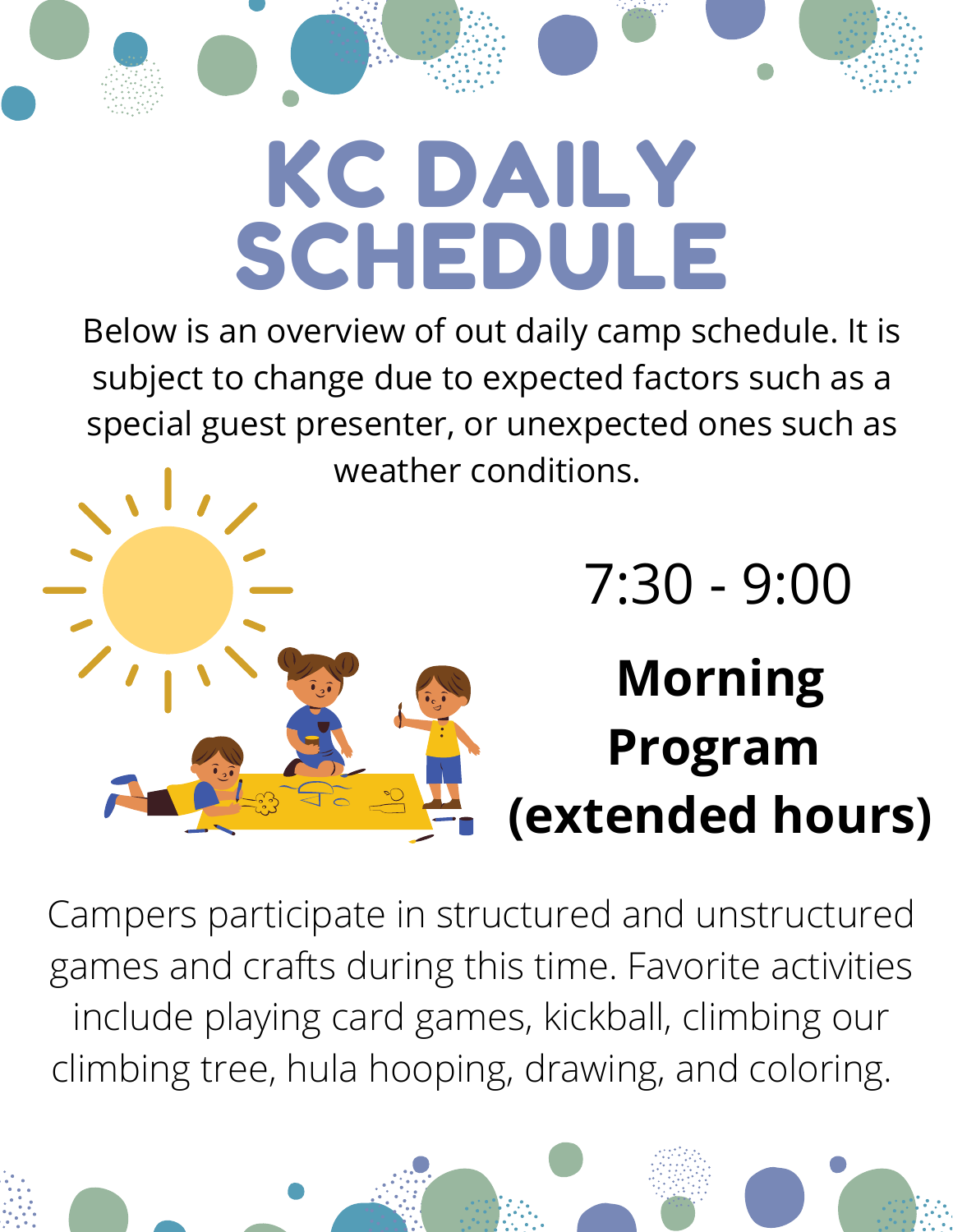### 8:45 - 9:00

### **Drop Off Main Program Begins**

Main Program Drop off begins at 8:45. For more information about this process please refer to the *Drop Off/Pick Up Procedures* document. Children will be checked in by a staff member, put away their belongings, and be informed of what group they will be in for structured activities such as swim lessons. Campers in our Gopher Program will help out with daily setup for the waterfront, and camp potable water.



V O L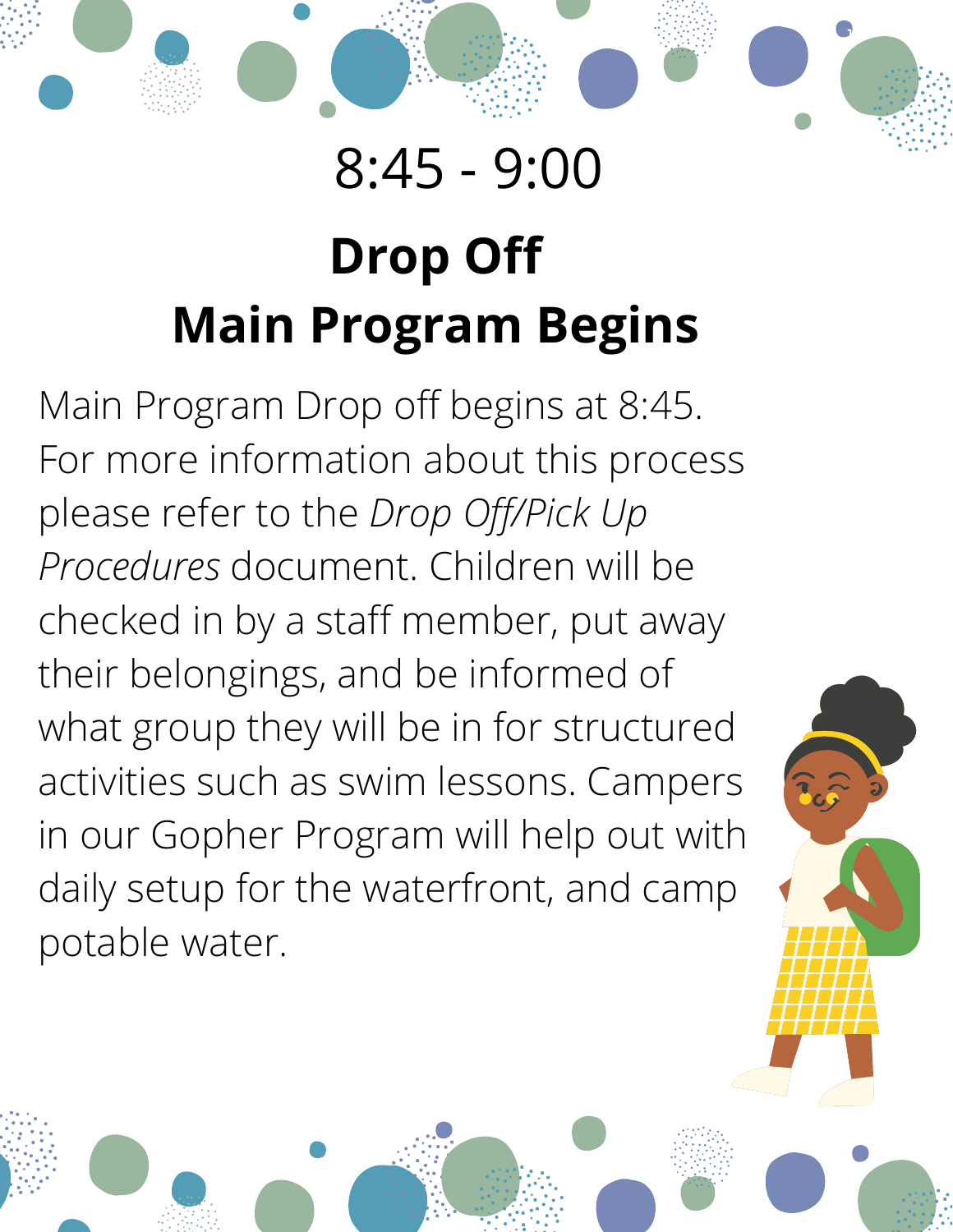### 8:45 - 9:00

V O L

### **Circle Time Group Game & Morning Snack**

All campers and staff will participate in a morning circle time. We will review the daily, schedule, announcements, and get to know each other during this time. After our check in we play a group game, and have a morning snack before starting out the day.

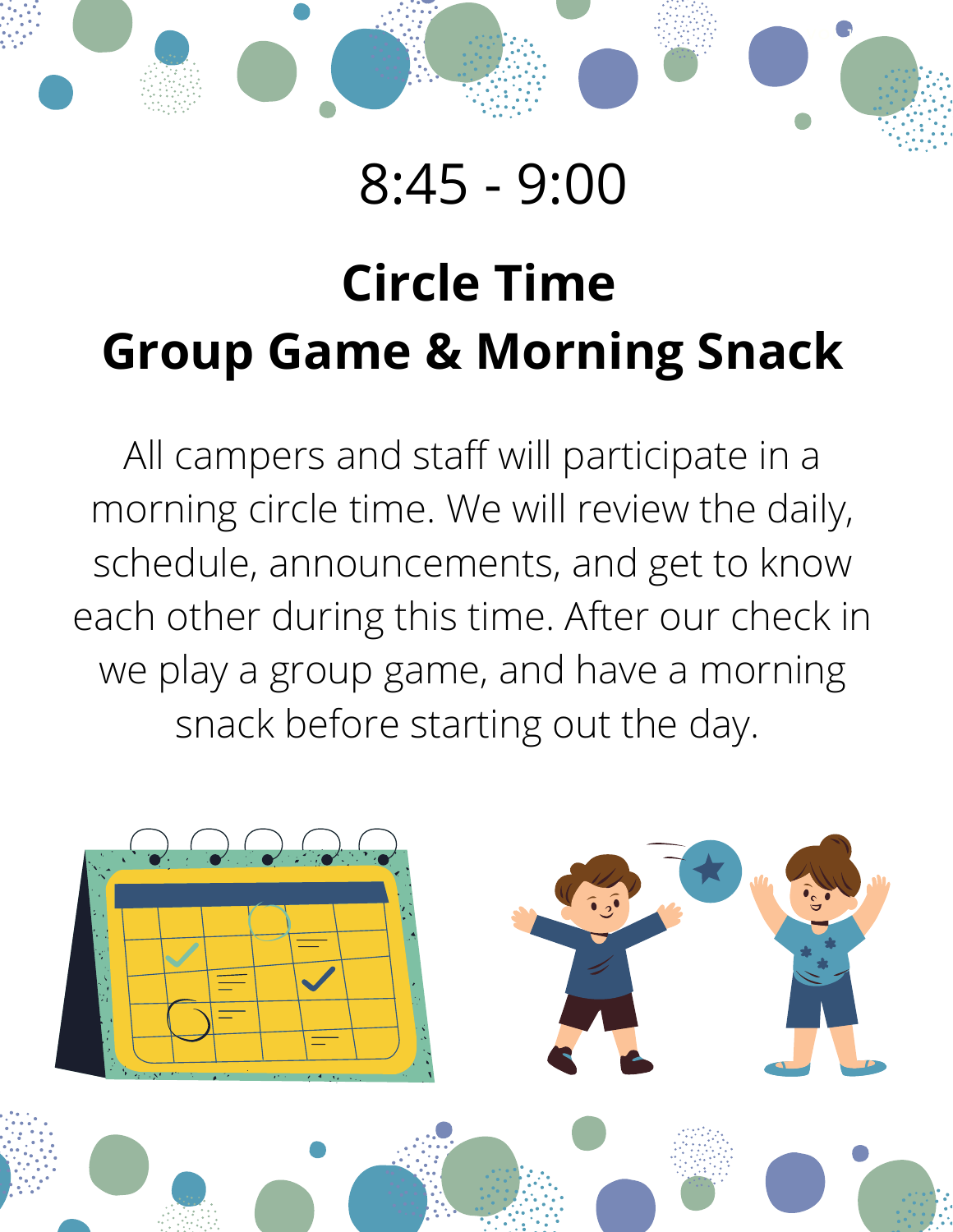### 9:45 - 12:00 **Morning Rotation**

#### **Elementary Campers:**

Campers will be split into age groups to rotate between morning activities. Standard offerings are a daily swimming or boating lesson, arts and craft activities, field games, and archery.

V O L

#### **Gopher Program:**

In addition to the standard activities offered to the campers, Gophers will help foster community by completing teamwork activities, acting as a positive peer model for other campers, and helping with camp projects.

For more specifics about our Activities see our *Activities at KC* document.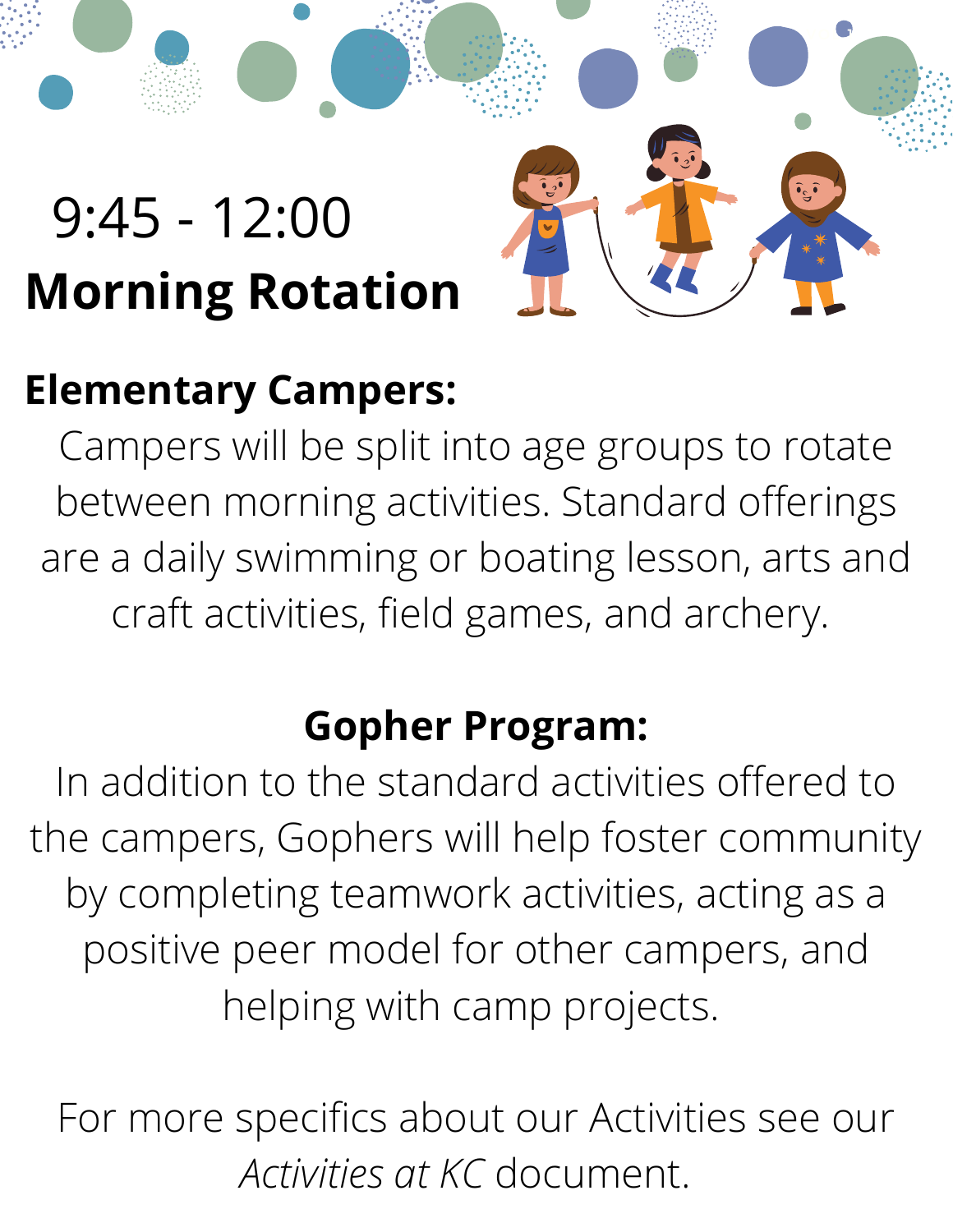### 12:00 - 12:30 **Lunch**

All Campers eat lunch together in the lunch area. They wash their hand with soap and water prior to eating. Campers are unstructured around mealtime manners, positive social interactions, and educated about recycling/compost practices

## 12:30 - 1:15 **After Lunch Downtime**



V O L

After lunch campers have some down time options prior to Free Swim. Typical activities include a large group game like capture the flag or Gaga ball, or quiet activities such as making friendship bracelets, watering the garden, and riding the tire swing.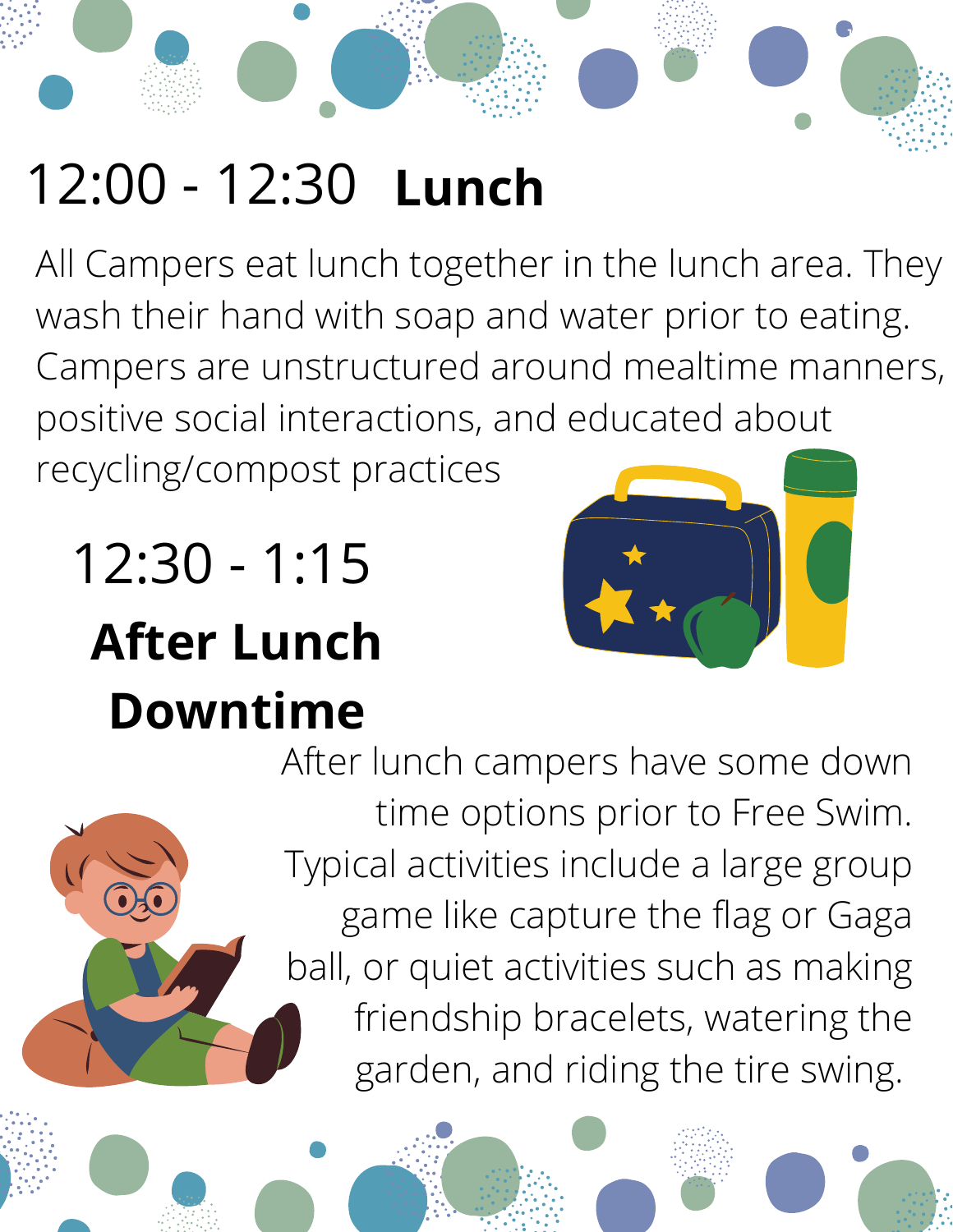### 1:00 - 2:50 **Free Swim**

We love to swim at Kingston's Camp! Our afternoon Free Swim is a fan favorite. Campers have the opportunity to swim, boat, try to balance on our rolling log, and make sand creations during this time.

### **Main Program Pickup** 2:50 - 3:15



V O L



Campers not signed up for our afternoon extended hours will be transitioned from the waterfront and get ready for pickup.